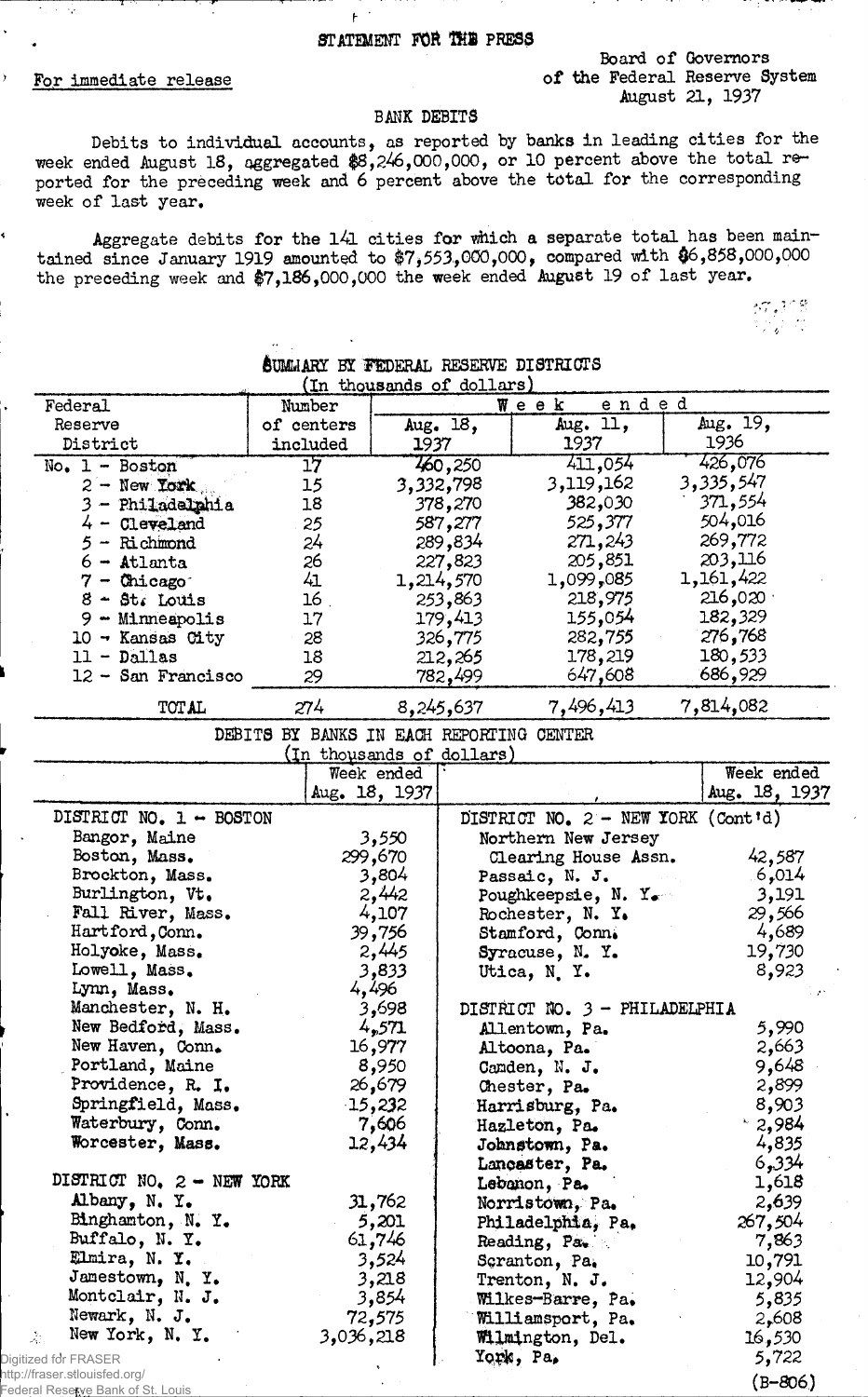| DEBITS BY BANKS IN EACH REPORTING CENTER |  |  |  |  |
|------------------------------------------|--|--|--|--|
|                                          |  |  |  |  |

 $\hat{\mathcal{E}}$ 

 $\hat{\boldsymbol{\beta}}$ 

|                                      | (In thousands of dollars) | DEDITO DI DEMAD IN ENGELEE CELING CENTER             | (B-806a)      |
|--------------------------------------|---------------------------|------------------------------------------------------|---------------|
|                                      | Week ended                |                                                      | Week ended    |
|                                      | Aug. 18, 1937             |                                                      | Aug. 18, 1937 |
| DISTRICT NO. 4 - CLEVELAND           |                           |                                                      |               |
| Akron, Ohio                          | 16,953                    | DISTRICT NO. $6 - MILANTA$ (Cont'd)<br>Elberton, Ga. | 225           |
| Butler, Pa.                          |                           |                                                      | 1,187         |
| Canton, Ohio                         | 2,442                     | Hattiesburg, Miss.                                   |               |
| Cincinnati, Ohio                     | 9,075                     | Jackson, Miss.                                       | 4,024         |
| Cleveland, Ohio                      | 85,074                    | Jacksonville, Fla.                                   | 19,576        |
| Columbus, Ohio                       | 156,275                   | Knoxville, Tenn.                                     | 8,113         |
| Dayton, Ohio                         | 41,528                    | Macon, Ga.                                           | 3,207         |
| Erie, Pa.                            | 18,133                    | Meridian, Miss.                                      | 2,027         |
| Franklin, Pa.                        | 8,183                     | Miami, Fla.                                          | 6,665         |
| Greensburg, Pa.                      | 805                       | Mobile, Ala.                                         | 8,108         |
| Hamilton, Ohio                       | 1,983                     | Montgomery, Ala.                                     | 4,576         |
| Homeatead, Pa.                       | 2,947                     | Nashville, Tenn.                                     | 19,208        |
|                                      | 831                       | Newnan, Ga.                                          | 391           |
| Lexington, Ky.                       | 4,527                     | New Orleans, La.                                     | 49,104        |
| Lima, Ohio                           | 3,217                     | Pensacola, Fla.                                      | 2,205         |
| Lorain, Ohio                         | 1,224                     | Savannah, Ga.                                        | 7,022         |
| Middletown, Ohio                     | 2,678                     | Tampa, Fla.                                          | 6,146         |
| Oil City, Pa.                        | 2,879                     | Valdosta, Ga.                                        | 2,603         |
| Pittsburgh, Pa.                      | 160,108                   | Vicksburg, Miss.                                     | 1,363         |
| Springfield, Ohio                    | 4,431                     |                                                      |               |
| Steubenville, Ohio                   | 2,715                     | DISTRICT NO. 7 - CHICAGO                             |               |
| Toledo, Ohio                         | 33,753                    | Adrian, Mich.                                        | 863           |
| Warren, Ohio                         | 2,314                     | Aurora, Ill.                                         | 3,033         |
| Wheeling, W. Va.                     | 9,590                     | Battle Creek, Mich.                                  | 3,595         |
| Youngstown, Ohio                     | 13,701                    | Bay City, Mich.                                      | 2,845         |
| Zanesville, Ohio                     | 1,911                     | Bloomington, Ill.                                    | 2,860         |
|                                      |                           | Cedar Rapids, Iowa                                   | 5,641         |
| DISTRICT NO. 5 - RICHMOND            |                           | Champaign-Urbana, Ill.                               | 2,832         |
| Asheville, N. C.                     | 3,469                     | Chicago, Ill.                                        | 690,713       |
| Baltimore, Md.                       | 82,395                    | Clinton, Iowa                                        | 1,491         |
| Charleston, S. C.                    | 3,505                     | Danville, Ill.                                       | 2,467         |
| Charleston, W. Va.                   | 12,004                    | Davenport, Iowa                                      | 5,624         |
| Charlotte, N. C.                     | 13,908                    | Decatur, Ill.                                        | $-3,546$      |
| Columbia, S. C.                      | 5,649                     | Des Moines, Iowa                                     | 19,873        |
| Cumberland, Md.                      | 2,283                     | Detroit, Mich.                                       | 227,264       |
| Danville, Va.                        | 1,997                     | Dubuque, Iowa                                        | 2,052         |
| Durham, N. C.                        | 9,359                     | Elgin, Ill.                                          | 1,830         |
| Greensboro, N. C.                    | 4,130                     | Flint, Mich.                                         | 7,212         |
| Greenville, S. C.                    | 4,554                     | Fort Wayne, Ind.                                     | 8,838         |
| Hagerstown, Md.                      | 2,023                     | Gary, Ind.                                           | 2,683         |
| Huntington, W. Va.<br>Lynchburg, Va. | 4,494                     | Grand Rapids, Mich.                                  | 12,919        |
| Newport News, Va.                    | 3,631                     | Green Bay, Wis.                                      | 3,653         |
| Norfolk, Va.                         | 2,027                     | Hammond, Ind.                                        | 2,007         |
| Portsmouth, Va.                      | 11,637                    | Indianapolis, Ind.                                   | 44,497        |
| Raleigh, N. C.                       | 890                       | Jackson, Mich.                                       | 4,234         |
| Richmond, Va.                        | 6,823                     | Kalamazoo, Mich.                                     | 5,269         |
| Roanoke, Va.                         | 37,115                    | Lansing, Mich.                                       | 6,676         |
| Spartanburg, S. C.                   | 6,882                     | Manitowoc, Wis.                                      | 1,606         |
| Washington, D. C.                    | 2,106                     | Mason City, Iowa                                     | 2,165         |
| Wilmington, N. C.                    | 57,338                    | Milwaukee, Wis.                                      | 66,991        |
| Winston-Salem, N. C.                 | 2,783                     | Moline, Ill.                                         | 2,300         |
|                                      | 8,832                     | Muscatine, Iowa                                      | 851           |
| DISTRICT NO. 6 - ATLANTA             |                           | Oshkosh, Wis.                                        | 2,215         |
| Albany, Ga.                          |                           | Peoria, Ill.                                         | 15,080        |
| Atlanta, Ga.                         | 986                       | Rockford, Ill.                                       | 7,062         |
| Augusta, Ga.                         | 43,444                    | Saginaw, Mich.                                       | 5,853         |
| Birmingham, Ala.                     | 3,716                     | Sheboygan, Wis.                                      | 3,977         |
| Brunswick, Ga.                       | 19,270                    | Sioux City, Iowa                                     | 9,073         |
|                                      | 677                       | South Bend, Ind.                                     | 8,724         |
| Chattanooga, Tenn.<br>Columbus, Ga.  | 10,150                    | Springfield, Ill.                                    | 5,639         |
| Dothan, Ala.                         | 3,199                     | Terre Haute, Ind.                                    | 4,480         |
|                                      | 631                       | Waterloo, Iowa                                       | 4,037         |

Digitized for FRASER http://fraser.stlouisfed.org/ Federal Reserve Bank of St. Louis

 $\hat{\mathbf{v}}$ 

 $\ddot{\phantom{0}}$ 

 $\frac{1}{2}$ 

 $\frac{1}{2}$ 

 $\overline{\phantom{a}}$ 

 $\vert$ y

 $\hat{\phi}_t$